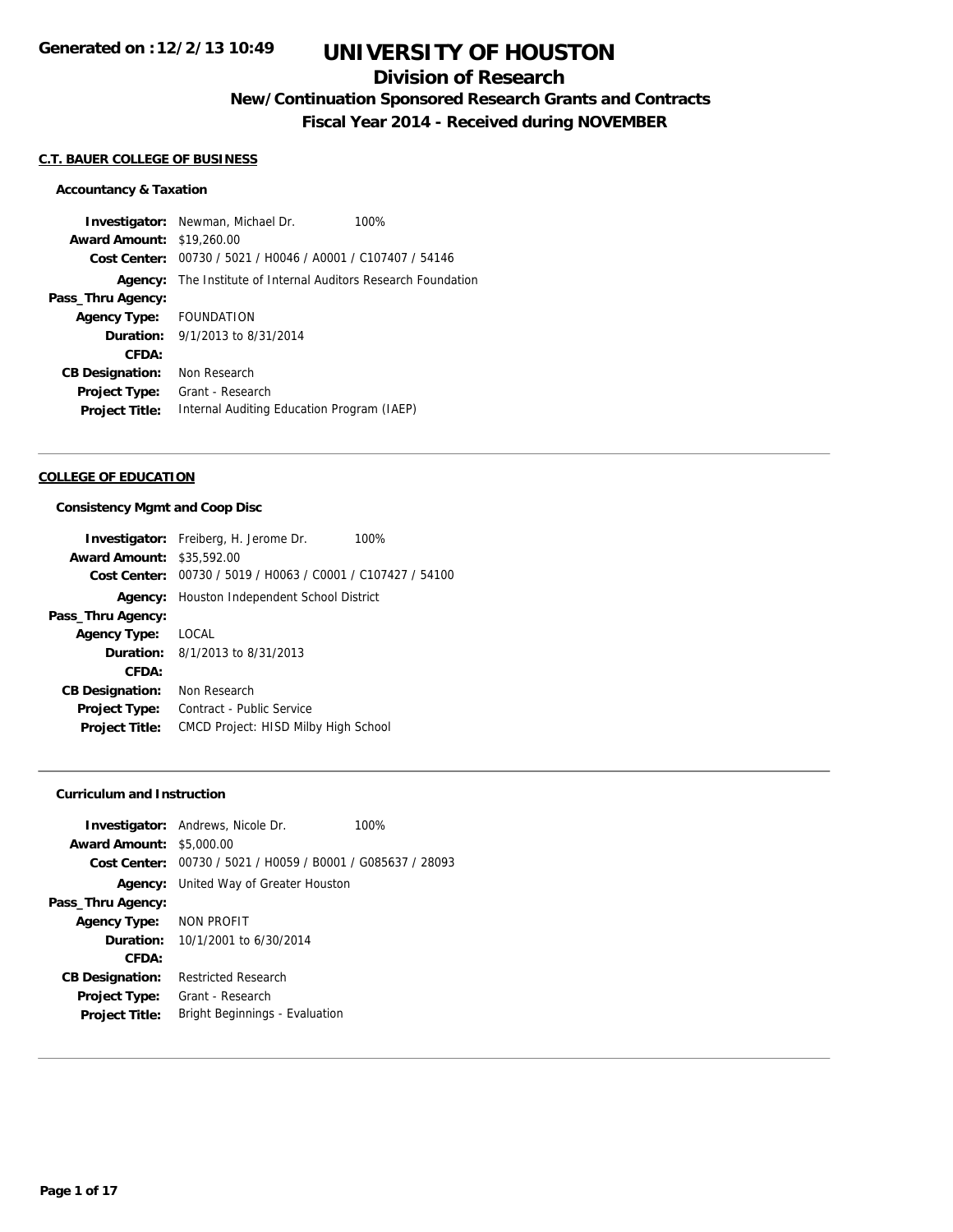## **Division of Research**

# **New/Continuation Sponsored Research Grants and Contracts**

**Fiscal Year 2014 - Received during NOVEMBER**

#### **COLLEGE OF EDUCATION**

### **UH Charter School**

**Investigator:** Black, Carolyn Dr. 100% **Award Amount:** \$60,000.00 **Cost Center:** 00730 / 5017 / H0441 / C0001 / C104212 / 49760 **Agency:** Texas Education Agency **Pass\_Thru Agency: Agency Type:** STATE **Duration:** 9/1/2011 to 8/31/2014 **CFDA: CB Designation:** Non Research **Project Type:** Grant - Public Service **Project Title:** Charter School: Foundation Fund Program Fund TEA

#### **COLLEGE OF LIBERAL ARTS AND SOCIAL SCIENCES**

## **Arte Publico Press**

|                                 | <b>Investigator:</b> Kanellos, Nicolas Dr.                  | 100% |  |
|---------------------------------|-------------------------------------------------------------|------|--|
| <b>Award Amount: \$4,000.00</b> |                                                             |      |  |
|                                 | Cost Center: 00730 / 5016 / H0093 / C0001 / C107163 / 54247 |      |  |
|                                 | <b>Agency:</b> Texas Commission on the Arts                 |      |  |
| Pass_Thru Agency:               |                                                             |      |  |
| <b>Agency Type: STATE</b>       |                                                             |      |  |
|                                 | <b>Duration:</b> $9/1/2013$ to $8/31/2014$                  |      |  |
| CFDA:                           |                                                             |      |  |
| <b>CB Designation:</b>          | Non Research                                                |      |  |
| <b>Project Type:</b>            | Grant - Public Service                                      |      |  |
| <b>Project Title:</b>           | TCA Education - Arts Respond Project                        |      |  |
|                                 |                                                             |      |  |

## **Blaffer Gallery**

|                                  | <b>Investigator:</b> Schmuckli, Claudia Ms.                 | 100% |
|----------------------------------|-------------------------------------------------------------|------|
| <b>Award Amount: \$14,000.00</b> |                                                             |      |
|                                  | Cost Center: 00730 / 5016 / H0097 / C0001 / C106700 / 54245 |      |
|                                  | <b>Agency:</b> Texas Commission on the Arts                 |      |
| Pass_Thru Agency:                |                                                             |      |
| Agency Type: STATE               |                                                             |      |
|                                  | <b>Duration:</b> 9/1/2013 to 8/31/2014                      |      |
| CFDA:                            |                                                             |      |
| <b>CB Designation:</b>           | Non Research                                                |      |
| <b>Project Type:</b>             | Grant - Public Service                                      |      |
| <b>Project Title:</b>            | BLF Yr1 Arts Create - FY 13/14                              |      |
|                                  |                                                             |      |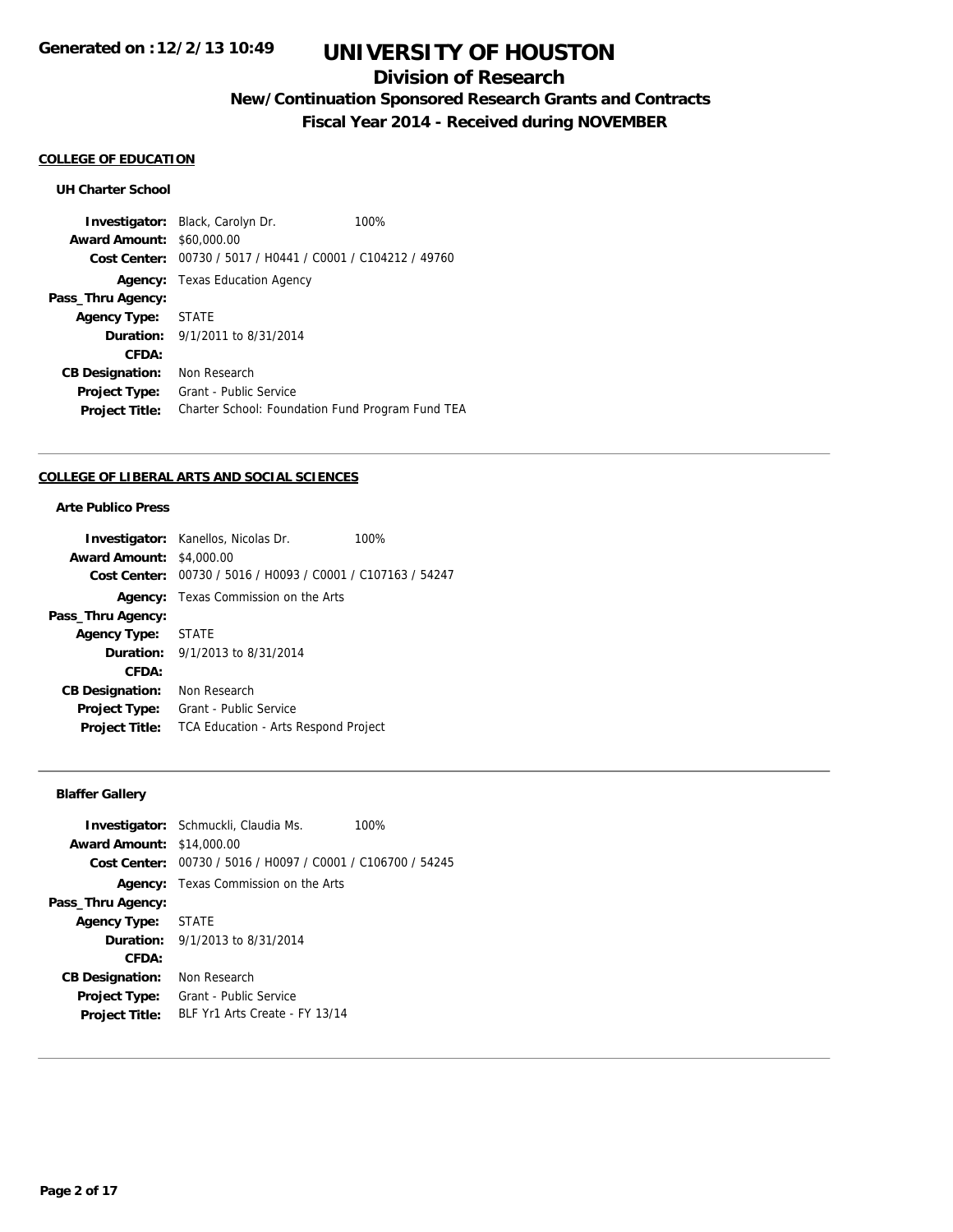# **Division of Research**

**New/Continuation Sponsored Research Grants and Contracts**

**Fiscal Year 2014 - Received during NOVEMBER**

### **COLLEGE OF LIBERAL ARTS AND SOCIAL SCIENCES**

### **Health and Human Performance**

| <b>Investigator:</b> Layne, Charles S. Dr. |                            |                                                             | 100%                                                                                       |
|--------------------------------------------|----------------------------|-------------------------------------------------------------|--------------------------------------------------------------------------------------------|
| <b>Award Amount: \$1.00</b>                |                            |                                                             |                                                                                            |
|                                            |                            | Cost Center: 00730 / 5013 / H0065 / B0001 / G103789 / 49417 |                                                                                            |
|                                            |                            |                                                             | <b>Agency:</b> NASA - National Aeronautics and Space Administration - Johnson Space Center |
| Pass_Thru Agency:                          |                            |                                                             |                                                                                            |
| <b>Agency Type:</b>                        | FEDERAL                    |                                                             |                                                                                            |
| <b>Duration:</b> 8/1/2011 to 7/31/2014     |                            |                                                             |                                                                                            |
| CFDA:                                      | 43.003                     |                                                             | Basic Research, Educational Outreach, or Training in the area of Exploration               |
| <b>CB Designation:</b>                     | <b>Restricted Research</b> |                                                             |                                                                                            |
| <b>Project Type:</b>                       | Grant - Research           |                                                             |                                                                                            |
| <b>Project Title:</b>                      |                            | Space Life Sciences Graduate Research Stipend               |                                                                                            |

| <b>Award Amount: \$13,862.45</b>                                                                                       |  |
|------------------------------------------------------------------------------------------------------------------------|--|
|                                                                                                                        |  |
| Cost Center: 00730 / 5043 / H0065 / B0001 / G107056 / 53357                                                            |  |
| <b>WYLE Laboratories</b><br>Agency:                                                                                    |  |
| <b>Pass_Thru Agency:</b> NASA - National Aeronautics and Space Administration - Johnson Space Center                   |  |
| FEDERAL<br><b>Agency Type:</b>                                                                                         |  |
| <b>Duration:</b> 5/1/2013 to 10/31/2013                                                                                |  |
| Aerospace Education Services Program<br><b>CFDA:</b><br>43.001                                                         |  |
| <b>Restricted Research</b><br><b>CB Designation:</b>                                                                   |  |
| Contract - Research<br>Project Type:                                                                                   |  |
| Enhanced Development of the Office of Scientific Data Review and Dissemination - Serkan Golge<br><b>Project Title:</b> |  |

|                                  | 100%<br><b>Investigator:</b> Layne, Charles S. Dr.                                                   |
|----------------------------------|------------------------------------------------------------------------------------------------------|
| <b>Award Amount: \$12,640.80</b> |                                                                                                      |
|                                  | Cost Center: 00730 / 5043 / H0065 / B0001 / G105753 / 51656                                          |
|                                  | <b>Agency:</b> WYLE Laboratories                                                                     |
|                                  | <b>Pass_Thru Agency:</b> NASA - National Aeronautics and Space Administration - Johnson Space Center |
| <b>Agency Type:</b>              | FEDERAL                                                                                              |
|                                  | <b>Duration:</b> 9/1/2012 to 10/31/2013                                                              |
| <b>CFDA:</b>                     | 43.001 Aerospace Education Services Program                                                          |
| <b>CB Designation:</b>           | <b>Restricted Research</b>                                                                           |
| Project Type:                    | Contract - Research                                                                                  |
| <b>Project Title:</b>            | Enhanced Development of the Office of Scientific Data Review and Dissemination - Jamie Guined        |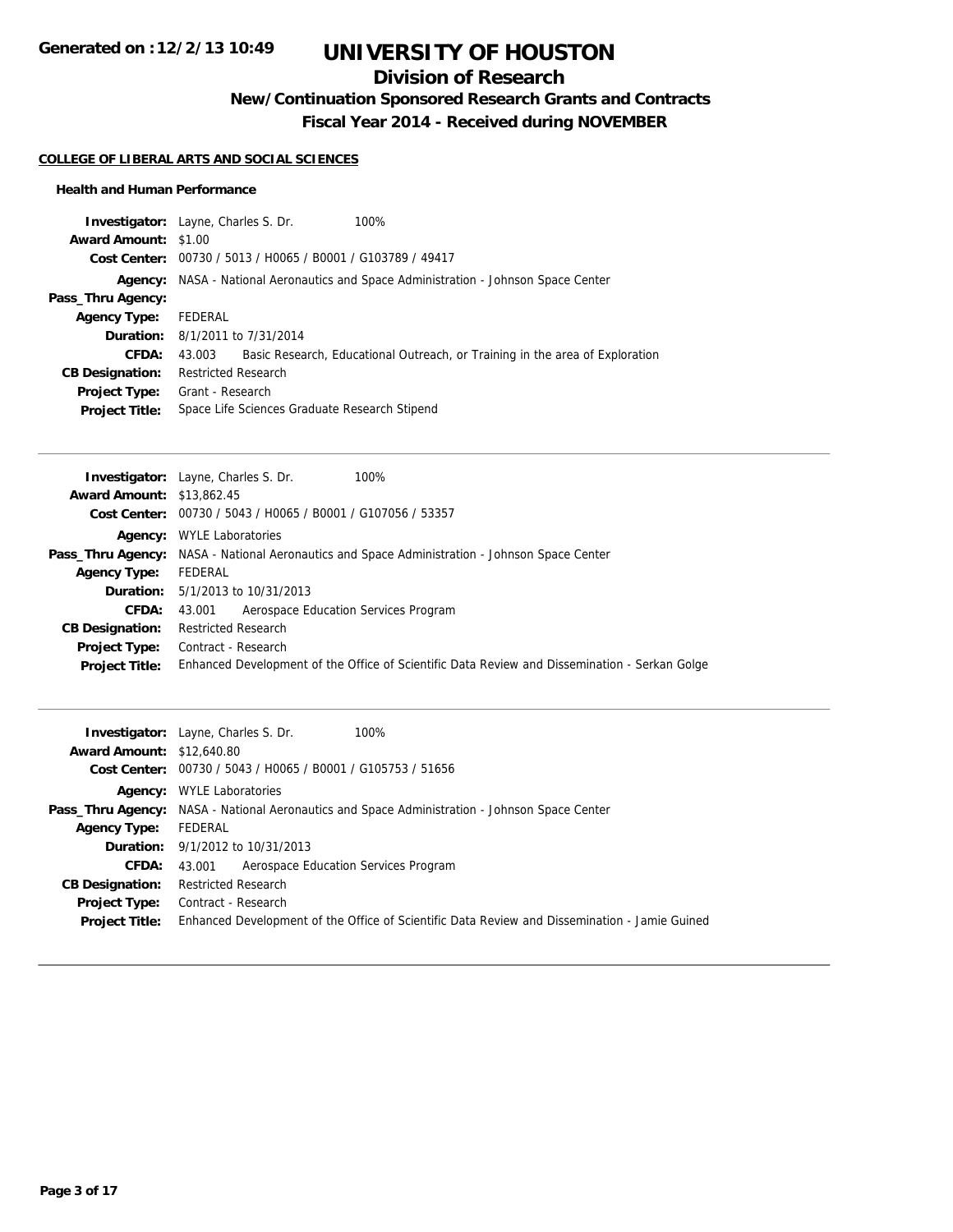# **Division of Research**

**New/Continuation Sponsored Research Grants and Contracts**

**Fiscal Year 2014 - Received during NOVEMBER**

### **COLLEGE OF LIBERAL ARTS AND SOCIAL SCIENCES**

### **Health and Human Performance**

|                                 | <b>Investigator:</b> Layne, Charles S. Dr.<br>100%                                                   |
|---------------------------------|------------------------------------------------------------------------------------------------------|
| <b>Award Amount: \$3,000.00</b> |                                                                                                      |
|                                 | Cost Center: 00730 / 5043 / H0065 / B0001 / G105746 / 51650                                          |
|                                 | <b>Agency:</b> WYLE Laboratories                                                                     |
|                                 | <b>Pass_Thru Agency:</b> NASA - National Aeronautics and Space Administration - Johnson Space Center |
| <b>Agency Type:</b>             | FEDERAL                                                                                              |
|                                 | <b>Duration:</b> 9/1/2012 to 10/31/2013                                                              |
| <b>CFDA:</b>                    | 43.001 Aerospace Education Services Program                                                          |
| <b>CB Designation:</b>          | <b>Restricted Research</b>                                                                           |
|                                 | <b>Project Type:</b> Contract - Research                                                             |
| <b>Project Title:</b>           | Enhanced Development of the Office of Scientific Data Review and Dissemination - Stephanie Bassett   |
|                                 |                                                                                                      |

### **History**

| <b>Award Amount: \$78,388.66</b>       | 100%<br><b>Investigator:</b> O'Brien, Thomas F. Dr.                                                                                         |
|----------------------------------------|---------------------------------------------------------------------------------------------------------------------------------------------|
|                                        | Cost Center: 00730 / 5022 / H0089 / A0001 / C107107 / 53656                                                                                 |
|                                        | <b>Agency:</b> Various Private Profit Agencies                                                                                              |
| Pass_Thru Agency:                      |                                                                                                                                             |
| <b>Agency Type:</b>                    | PROFIT                                                                                                                                      |
|                                        | <b>Duration:</b> 9/1/2000 to 8/31/2020                                                                                                      |
| CFDA:                                  |                                                                                                                                             |
| <b>CB Designation:</b>                 | Non Restricted Research                                                                                                                     |
| Project Type:<br><b>Project Title:</b> | Other Support - Instruction<br>Interest Bearing Account for NEH-Supported African and African-American Studies at the University of Houston |

## **Psychology**

|                        | <b>Investigator:</b> Neighbors, Clayton Dr.<br>100%           |
|------------------------|---------------------------------------------------------------|
| <b>Award Amount:</b>   | \$22,010.00                                                   |
| Cost Center:           | 00730 / 5013 / H0125 / B0001 / G104869 / 53978                |
|                        | <b>Agency:</b> University of Washington                       |
|                        | Pass_Thru Agency: NIH/Division of Research Grants             |
| <b>Agency Type:</b>    | FEDERAL                                                       |
|                        | <b>Duration:</b> 12/15/2012 to 11/30/2013                     |
| CFDA:                  | Alcohol Research Programs<br>93.273                           |
| <b>CB Designation:</b> | <b>Restricted Research</b>                                    |
| Project Type:          | Grant - Research                                              |
| <b>Project Title:</b>  | Implicit Measures to Improve Prediction of Hazarding Drinking |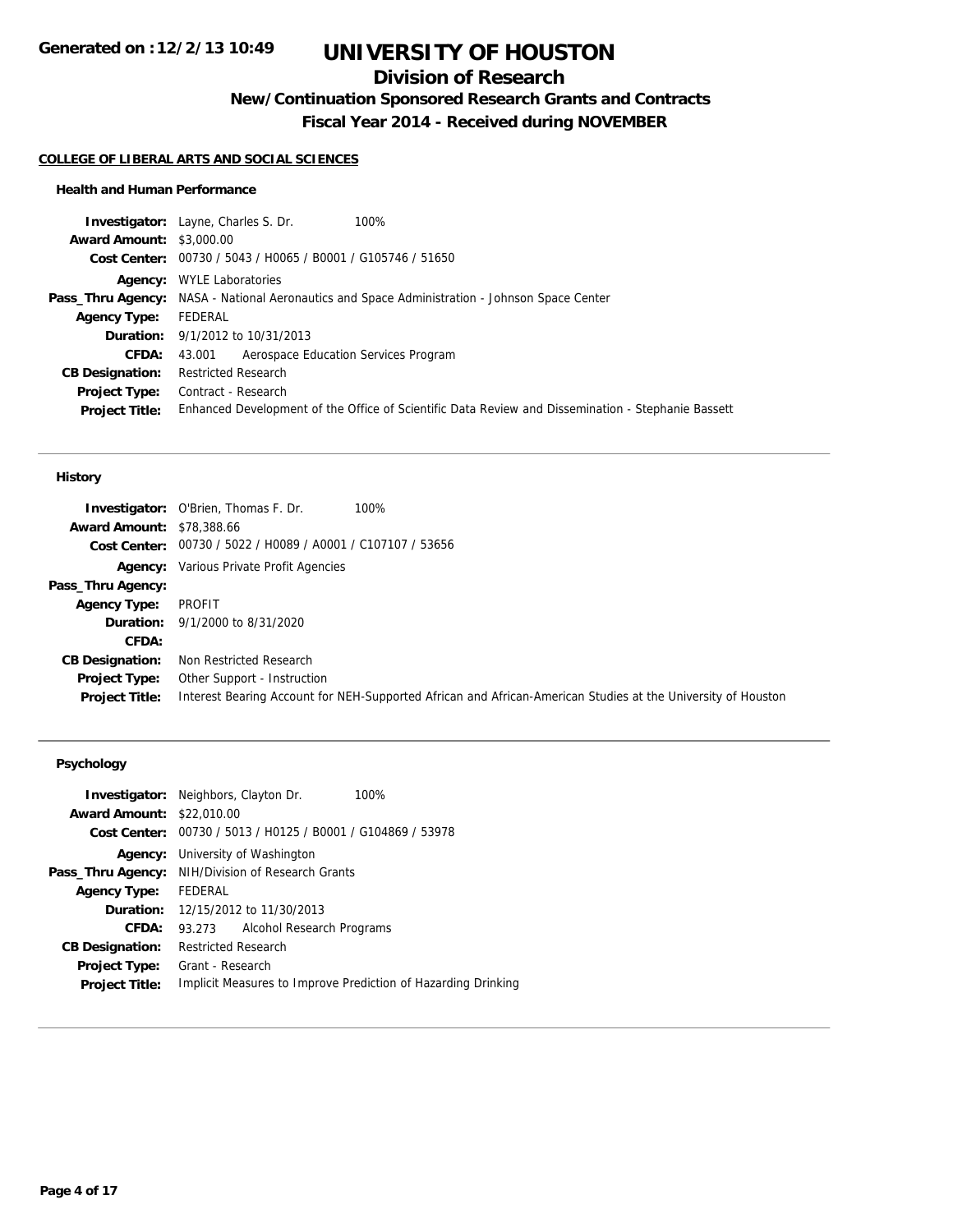# **Division of Research**

# **New/Continuation Sponsored Research Grants and Contracts**

**Fiscal Year 2014 - Received during NOVEMBER**

#### **COLLEGE OF LIBERAL ARTS AND SOCIAL SCIENCES**

### **School of Music**

**Investigator:** Austin, Alan Mr. 100% **Award Amount:** \$9,000.00 **Cost Center:** 00730 / 5016 / H0090 / C0001 / C106641 / 54244 **Agency:** Texas Commission on the Arts **Pass\_Thru Agency: Agency Type:** STATE **Duration:** 9/1/2013 to 8/31/2014 **CFDA: CB Designation:** Non Research **Project Type:** Grant - Public Service **Project Title:** Texas Music Festival 2013

#### **COLLEGE OF NATURAL SCIENCES AND MATHEMATICS**

### **Biology/Biochemistry**

| <b>Investigator:</b> Pennings, Steve Dr. |                                     |                                                             | 50%                                                                                             |
|------------------------------------------|-------------------------------------|-------------------------------------------------------------|-------------------------------------------------------------------------------------------------|
| <b>Award Amount: \$21,671.75</b>         |                                     |                                                             |                                                                                                 |
|                                          |                                     | Cost Center: 00730 / 5015 / H0104 / B0001 / G103682 / 50335 |                                                                                                 |
|                                          | <b>Agency:</b> Texas A&M University |                                                             |                                                                                                 |
|                                          |                                     |                                                             | Pass_Thru Agency: U.S. Department of Commerce - National Oceanic and Atmospheric Administration |
| <b>Agency Type:</b>                      | FEDERAL                             |                                                             |                                                                                                 |
| <b>Duration:</b> 2/1/2012 to 8/31/2014   |                                     |                                                             |                                                                                                 |
| <b>CFDA:</b>                             |                                     | 11.417 Sea Grant Support                                    |                                                                                                 |
| <b>CB Designation:</b>                   | Restricted Research                 |                                                             |                                                                                                 |
| <b>Project Type:</b>                     | Grant - Research                    |                                                             |                                                                                                 |
| <b>Project Title:</b>                    |                                     |                                                             | Mangroves invading Texas salt marshes: does it matter?                                          |
|                                          |                                     |                                                             |                                                                                                 |

## **Computer Science**

|                        | <b>Investigator:</b> Garbey, Marc Dr.                       | 100%                                                         |
|------------------------|-------------------------------------------------------------|--------------------------------------------------------------|
| <b>Award Amount:</b>   | \$15,000.00                                                 |                                                              |
|                        | Cost Center: 00730 / 5021 / H0108 / B0100 / C107563 / 54361 |                                                              |
| Agency:                | Embassy of France in the United States                      |                                                              |
| Pass_Thru Agency:      |                                                             |                                                              |
| <b>Agency Type:</b>    | NON PROFIT                                                  |                                                              |
|                        | <b>Duration:</b> $11/1/2013$ to $3/31/2014$                 |                                                              |
| CFDA:                  |                                                             |                                                              |
| <b>CB Designation:</b> | Non Restricted Research                                     |                                                              |
| <b>Project Type:</b>   | Grant - Research                                            |                                                              |
| <b>Project Title:</b>  |                                                             | Workshop France -- USA in Computational Surgery and Medicine |
|                        |                                                             |                                                              |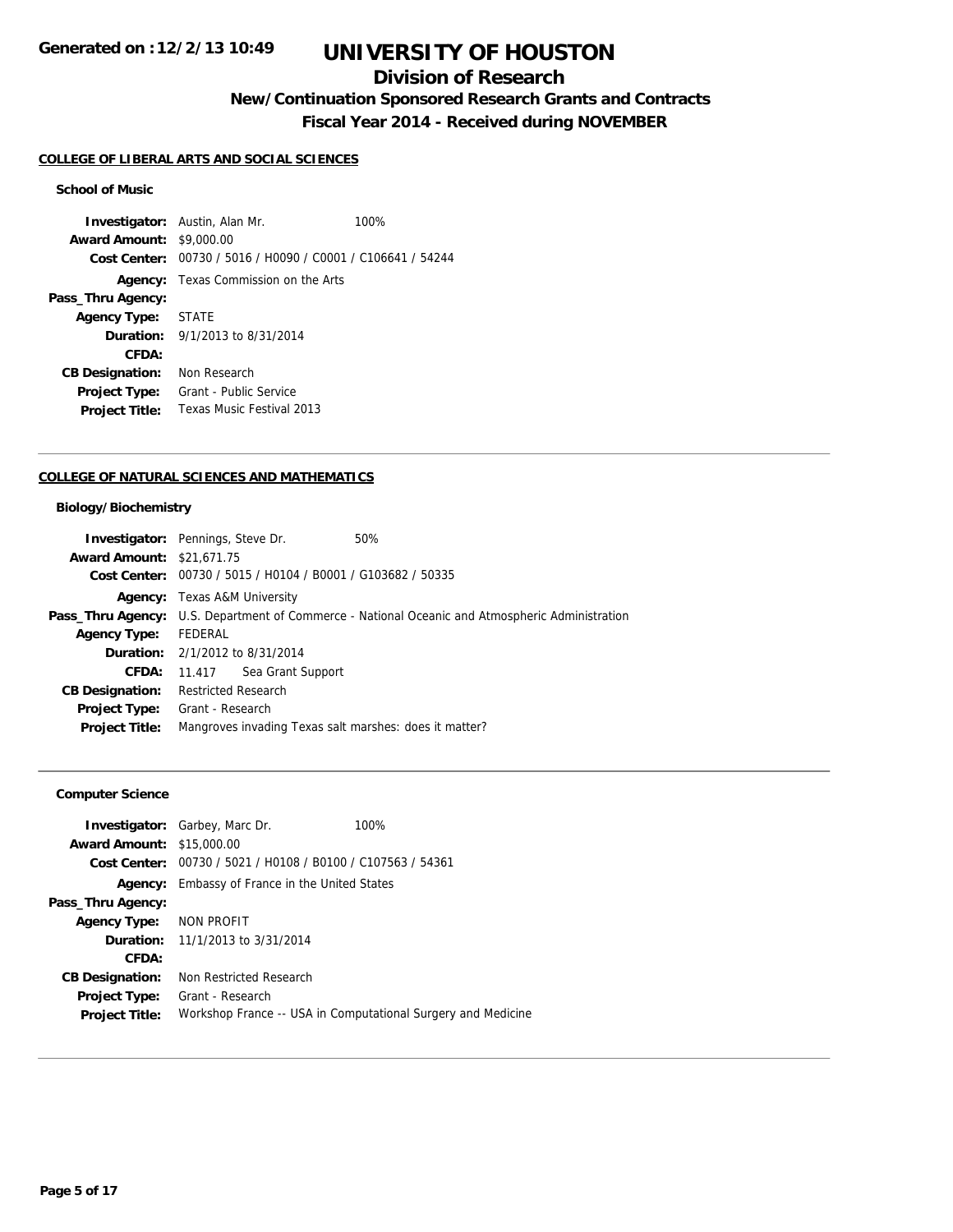# **Division of Research**

**New/Continuation Sponsored Research Grants and Contracts**

**Fiscal Year 2014 - Received during NOVEMBER**

#### **COLLEGE OF NATURAL SCIENCES AND MATHEMATICS**

### **Computer Science**

|                                  | 25%<br><b>Investigator:</b> Kakadiaris, Ioannis Dr.                                                    |
|----------------------------------|--------------------------------------------------------------------------------------------------------|
| <b>Award Amount: \$53,839.00</b> |                                                                                                        |
|                                  | Cost Center: 00730 / 5013 / H0108 / B0001 / G106508 / 52641                                            |
|                                  | <b>Agency:</b> U.S. Department of Justice - National Institute of Justice                              |
| Pass_Thru Agency:                |                                                                                                        |
| <b>Agency Type:</b>              | FEDERAL                                                                                                |
|                                  | <b>Duration:</b> 1/1/2013 to 9/30/2014                                                                 |
| <b>CFDA:</b>                     | Justice Research, Development, and Evaluation Project Grants<br>16.560                                 |
| <b>CB Designation:</b>           | <b>Restricted Research</b>                                                                             |
| <b>Project Type:</b>             | Grant - Research                                                                                       |
| <b>Project Title:</b>            | Learning Models for Predictive Behavioral Intent and Activity Analysis in Wide Area Video Surveillance |

| <b>Investigator:</b> Shah, Shishir Dr.<br>50%                                                          |
|--------------------------------------------------------------------------------------------------------|
| <b>Award Amount: \$107,678.00</b>                                                                      |
| Cost Center: 00730 / 5013 / H0108 / B0001 / G106508 / 52641                                            |
| <b>Agency:</b> U.S. Department of Justice - National Institute of Justice                              |
|                                                                                                        |
| FEDERAL                                                                                                |
| <b>Duration:</b> 1/1/2013 to 9/30/2014                                                                 |
| 16.560 Justice Research, Development, and Evaluation Project Grants                                    |
| <b>Restricted Research</b>                                                                             |
| Grant - Research                                                                                       |
| Learning Models for Predictive Behavioral Intent and Activity Analysis in Wide Area Video Surveillance |
|                                                                                                        |

### **Dean, Natural Sciences and Mathematics**

| <b>Investigator:</b> Smith, Mark Dr. |                            |                                                             | 100%                                                                      |
|--------------------------------------|----------------------------|-------------------------------------------------------------|---------------------------------------------------------------------------|
| <b>Award Amount: \$700,000.00</b>    |                            |                                                             |                                                                           |
|                                      |                            | Cost Center: 00730 / 5013 / H0102 / B0001 / G097982 / 44801 |                                                                           |
|                                      |                            | <b>Agency:</b> National Science Foundation                  |                                                                           |
| Pass_Thru Agency:                    |                            |                                                             |                                                                           |
| Agency Type: FEDERAL                 |                            |                                                             |                                                                           |
|                                      |                            | <b>Duration:</b> 9/1/2009 to 8/31/2014                      |                                                                           |
| CFDA:                                | 47.076                     | <b>Education and Human Resources</b>                        |                                                                           |
| <b>CB Designation:</b>               | <b>Restricted Research</b> |                                                             |                                                                           |
| <b>Project Type:</b>                 |                            | Co-Op Agreement - Research                                  |                                                                           |
| <b>Project Title:</b>                |                            |                                                             | Houston-Louis Stokes Alliance for Minority Participation: Senior Alliance |
|                                      |                            |                                                             |                                                                           |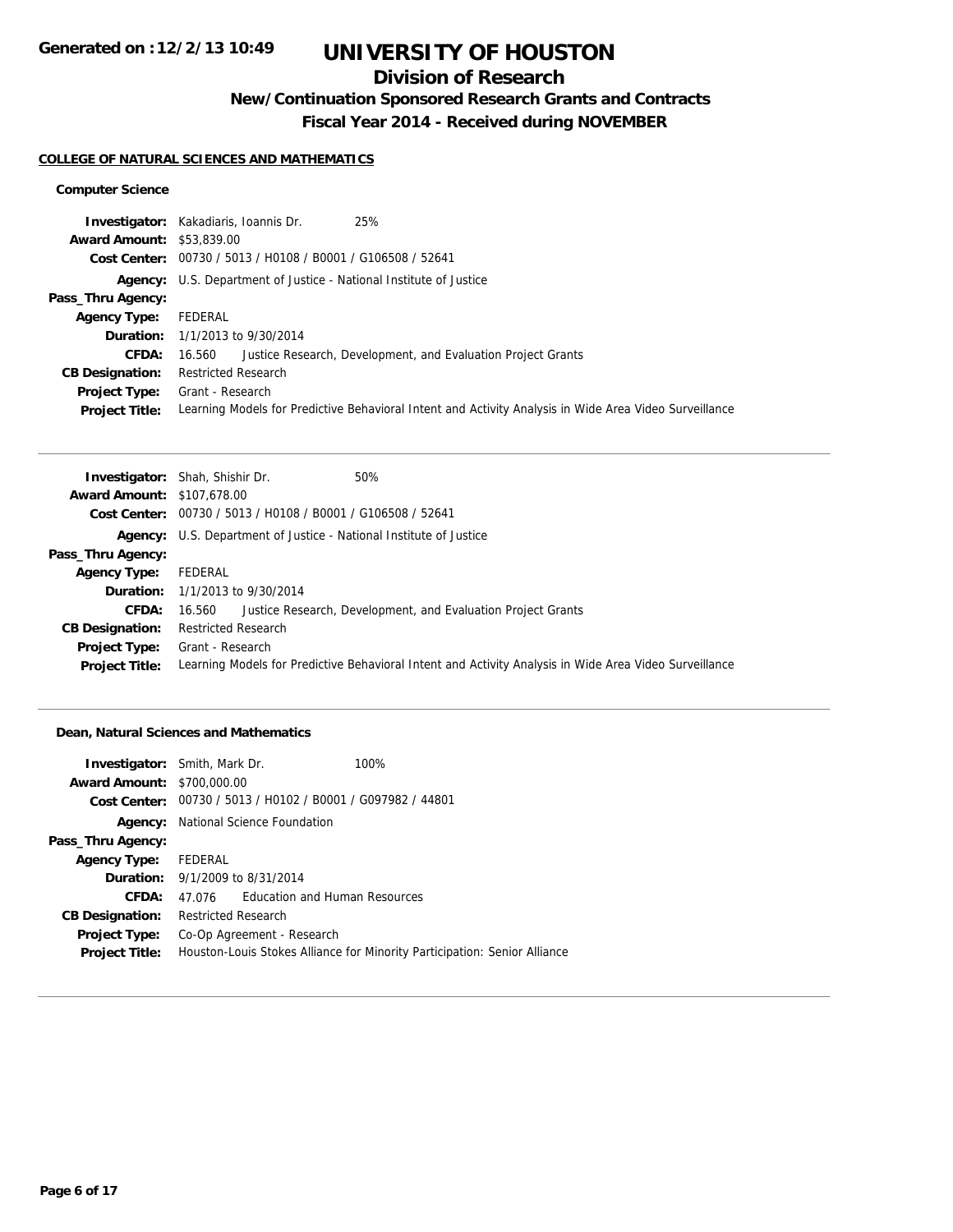# **Division of Research**

# **New/Continuation Sponsored Research Grants and Contracts**

**Fiscal Year 2014 - Received during NOVEMBER**

## **COLLEGE OF NATURAL SCIENCES AND MATHEMATICS**

## **Earth & Atmospheric Sciences**

|                        | <b>Investigator:</b> Bhattacharya, Janok Dr.   | 50% |
|------------------------|------------------------------------------------|-----|
| <b>Award Amount:</b>   | \$20,360.62                                    |     |
| Cost Center:           | 00730 / 5022 / H0109 / B0001 / C106692 / 52849 |     |
|                        | <b>Agency:</b> Various Private Profit Agencies |     |
| Pass_Thru Agency:      |                                                |     |
| <b>Agency Type:</b>    | <b>PROFIT</b>                                  |     |
| <b>Duration:</b>       | 1/1/2013 to 12/31/2015                         |     |
| CFDA:                  |                                                |     |
| <b>CB Designation:</b> | <b>Restricted Research</b>                     |     |
| <b>Project Type:</b>   | Contract - Research                            |     |
| <b>Project Title:</b>  | Quantitative Sedimentology Research Consortium |     |

| <b>Investigator:</b> Khan, Shuhab Dr.                       | 50% |
|-------------------------------------------------------------|-----|
| <b>Award Amount:</b><br>\$20,360.62                         |     |
| Cost Center: 00730 / 5022 / H0109 / B0001 / C106692 / 52849 |     |
| <b>Agency:</b> Various Private Profit Agencies              |     |
|                                                             |     |
| <b>PROFIT</b>                                               |     |
| <b>Duration:</b> 1/1/2013 to 12/31/2015                     |     |
|                                                             |     |
| <b>Restricted Research</b>                                  |     |
| Contract - Research                                         |     |
| Quantitative Sedimentology Research Consortium              |     |
|                                                             |     |

|                                 | <b>Investigator:</b> Brandon, Alan Dr.                             | 100%                                                   |
|---------------------------------|--------------------------------------------------------------------|--------------------------------------------------------|
| <b>Award Amount: \$2,137.00</b> |                                                                    |                                                        |
|                                 | Cost Center: 00730 / 5022 / H0109 / B0001 / G104803 / 50288        |                                                        |
|                                 | <b>Agency:</b> Shell International Exploration and Production Inc. |                                                        |
| Pass_Thru Agency:               |                                                                    |                                                        |
| <b>Agency Type:</b>             | <b>PROFIT</b>                                                      |                                                        |
|                                 | <b>Duration:</b> $1/30/2012$ to $1/29/2015$                        |                                                        |
| CFDA:                           |                                                                    |                                                        |
| <b>CB Designation:</b>          | <b>Restricted Research</b>                                         |                                                        |
| <b>Project Type:</b>            | Contract - Research                                                |                                                        |
| <b>Project Title:</b>           |                                                                    | Absolute Re-Os Dating of Source Rocks and Hydrocarbons |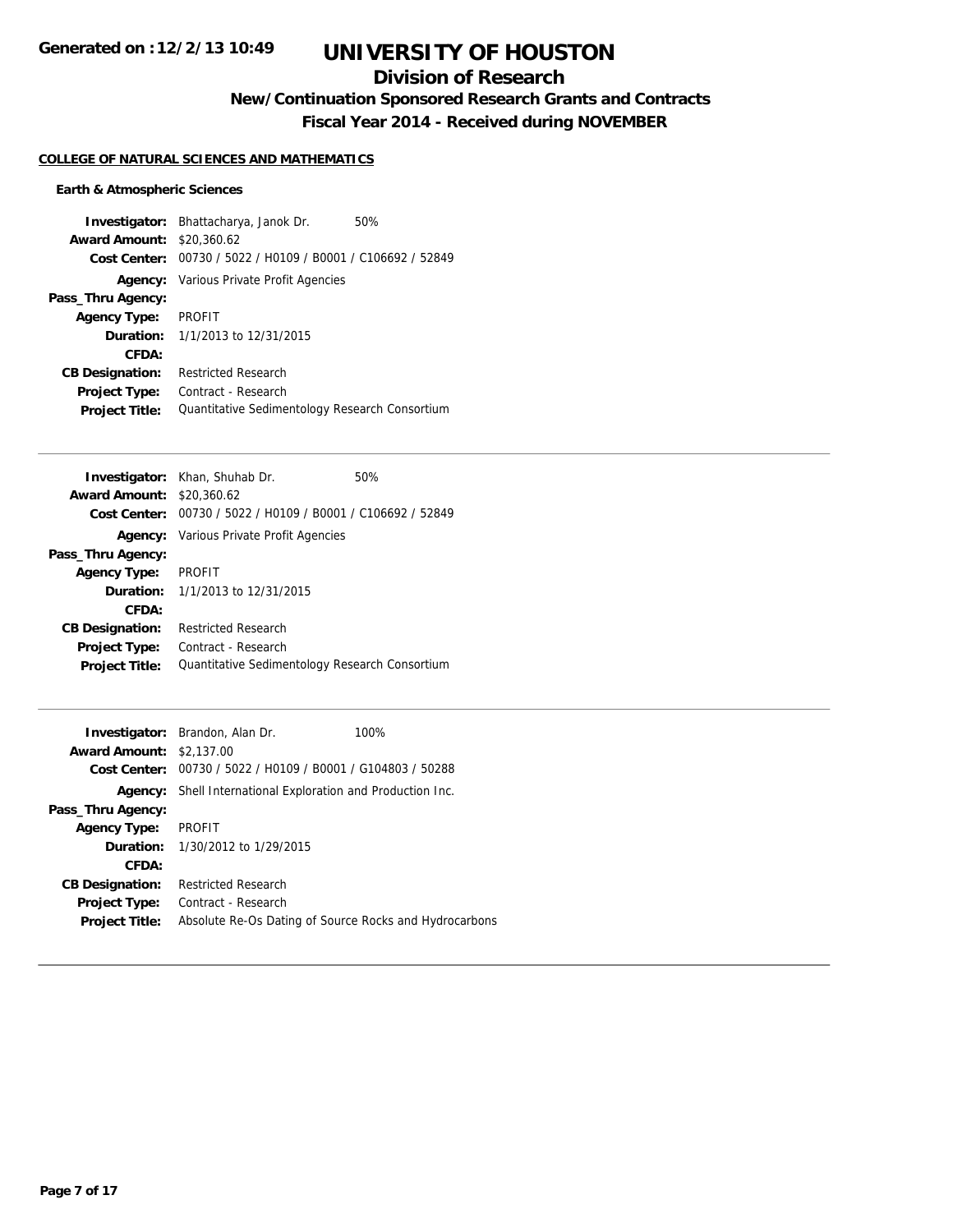## **Division of Research**

**New/Continuation Sponsored Research Grants and Contracts**

**Fiscal Year 2014 - Received during NOVEMBER**

#### **COLLEGE OF NATURAL SCIENCES AND MATHEMATICS**

## **Earth & Atmospheric Sciences**

|                                  | <b>Investigator:</b> Talbot, Robert Dr.                     | 50%                                                                                            |
|----------------------------------|-------------------------------------------------------------|------------------------------------------------------------------------------------------------|
| <b>Award Amount: \$37,957.50</b> |                                                             |                                                                                                |
|                                  | Cost Center: 00730 / 5021 / H0429 / B0001 / C107218 / 54290 |                                                                                                |
|                                  | <b>Agency:</b> Environmental Defense Fund                   |                                                                                                |
| Pass_Thru Agency:                |                                                             |                                                                                                |
| <b>Agency Type:</b>              | NON PROFIT                                                  |                                                                                                |
|                                  | <b>Duration:</b> 8/1/2013 to 9/30/2014                      |                                                                                                |
| CFDA:                            |                                                             |                                                                                                |
| <b>CB Designation:</b>           | <b>Restricted Research</b>                                  |                                                                                                |
| Project Type:                    | Grant - Research                                            |                                                                                                |
| <b>Project Title:</b>            |                                                             | A Temporal Survey of the Barnett Shale Area to Determine Methane Emissions and its Variability |

|                        | <b>Investigator:</b> Khan, Shuhab Dr.                       |  | 100%                                            |
|------------------------|-------------------------------------------------------------|--|-------------------------------------------------|
| <b>Award Amount:</b>   | \$97,247.00                                                 |  |                                                 |
|                        | Cost Center: 00730 / 5013 / H0109 / B0001 / C106421 / 54164 |  |                                                 |
| Agency:                | National Academy of Sciences                                |  |                                                 |
| Pass_Thru Agency:      | U. S. Agency for International Development                  |  |                                                 |
| <b>Agency Type:</b>    | FFDFRAI                                                     |  |                                                 |
| Duration:              | 10/1/2013 to 9/30/2014                                      |  |                                                 |
| CFDA:                  | 98.001                                                      |  | US Agency for International Development         |
| <b>CB Designation:</b> | <b>Restricted Research</b>                                  |  |                                                 |
| <b>Project Type:</b>   | Grant - Research                                            |  |                                                 |
| <b>Project Title:</b>  |                                                             |  | Neotectonic Studies of Chaman Fault W. Pakistan |

|                                  | <b>Investigator:</b> Han, De-Hua Dr.                        | 100% |
|----------------------------------|-------------------------------------------------------------|------|
| <b>Award Amount: \$40,000.00</b> |                                                             |      |
|                                  | Cost Center: 00730 / 5022 / H0109 / B0001 / C106965 / 53599 |      |
|                                  | <b>Agency:</b> Various Private Profit Agencies              |      |
| Pass_Thru Agency:                |                                                             |      |
| <b>Agency Type:</b>              | <b>PROFIT</b>                                               |      |
| <b>Duration:</b>                 | 5/30/2013 to 12/31/2020                                     |      |
| CFDA:                            |                                                             |      |
| <b>CB Designation:</b>           | <b>Restricted Research</b>                                  |      |
| Project Type:                    | Contract - Research                                         |      |
| <b>Project Title:</b>            | Fluid & Rock Properties and Seismic Hydrocarbon Indicators  |      |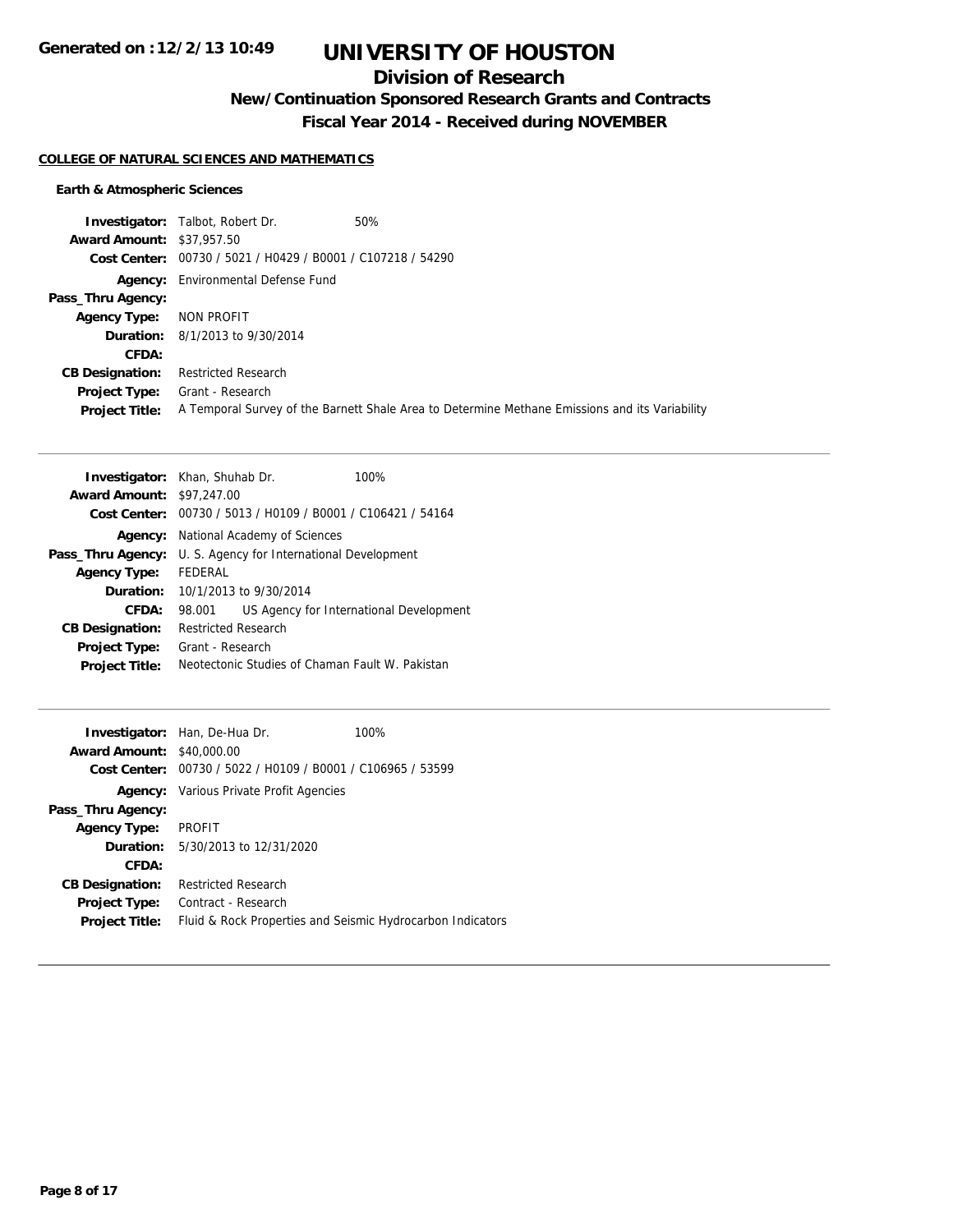# **Division of Research**

**New/Continuation Sponsored Research Grants and Contracts**

**Fiscal Year 2014 - Received during NOVEMBER**

## **COLLEGE OF NATURAL SCIENCES AND MATHEMATICS**

#### **Institute for Climate and Atmospheric Science**

**Investigator:** Talbot, Robert Dr. 50% **Award Amount:** \$37,957.50 **Cost Center:** 00730 / 5021 / H0429 / B0001 / C107218 / 54290 **Agency:** Environmental Defense Fund **Pass\_Thru Agency: Agency Type:** NON PROFIT **Duration:** 8/1/2013 to 9/30/2014 **CFDA: CB Designation:** Restricted Research **Project Type:** Grant - Research **Project Title:** A Temporal Survey of the Barnett Shale Area to Determine Methane Emissions and its Variability

#### **Mathematics**

| <b>Investigator:</b> Kuznetsov, Yuri Dr.<br>100%            |
|-------------------------------------------------------------|
| <b>Award Amount: \$30,000.00</b>                            |
| Cost Center: 00730 / 5022 / H0110 / B0001 / G106194 / 52318 |
| <b>Agency:</b> ExxonMobil Upstream Research Co.             |
|                                                             |
| PROFIT                                                      |
| <b>Duration:</b> 1/1/2013 to 12/31/2013                     |
|                                                             |
| <b>Restricted Research</b>                                  |
| Grant - Research                                            |
| ExxonMobil Upstream Research Agreement EM08183              |
|                                                             |

|                                 | <b>Investigator:</b> Torok, Andrei Dr.                      | 100% |
|---------------------------------|-------------------------------------------------------------|------|
| <b>Award Amount: \$7,000.00</b> |                                                             |      |
|                                 | Cost Center: 00730 / 5021 / H0110 / B0001 / G104972 / 51714 |      |
|                                 | <b>Agency:</b> The Simons Foundation                        |      |
| Pass_Thru Agency:               |                                                             |      |
| Agency Type: FOUNDATION         |                                                             |      |
|                                 | <b>Duration:</b> $9/1/2012$ to $8/31/2017$                  |      |
| CFDA:                           |                                                             |      |
| <b>CB Designation:</b>          | <b>Restricted Research</b>                                  |      |
| Project Type:                   | Grant - Research                                            |      |
| <b>Project Title:</b>           | Properties of dynamical systems with some hyperbolicity     |      |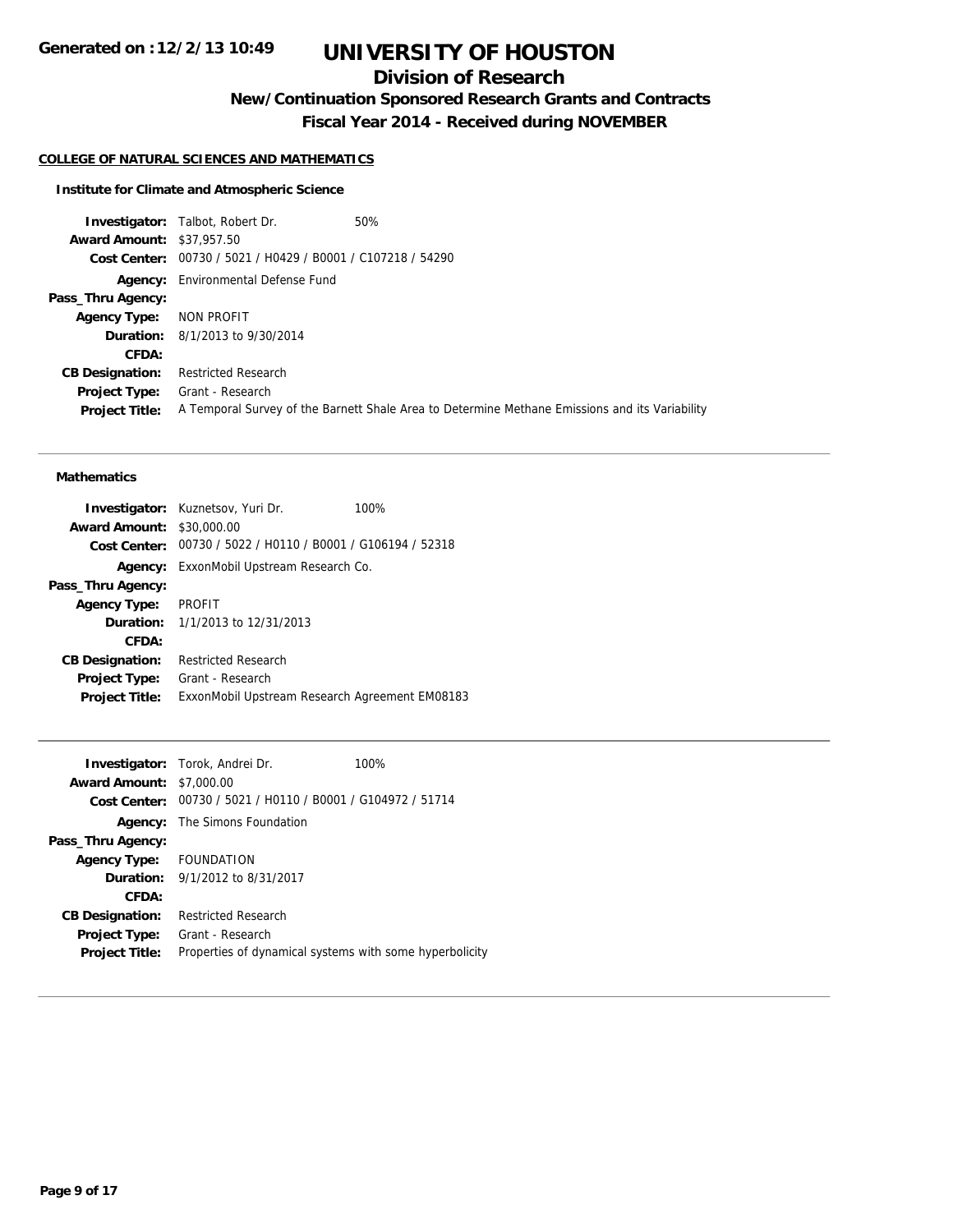# **Division of Research**

# **New/Continuation Sponsored Research Grants and Contracts**

**Fiscal Year 2014 - Received during NOVEMBER**

## **COLLEGE OF NATURAL SCIENCES AND MATHEMATICS**

### **Physics**

|                                  | <b>Investigator:</b> Pinsky, Lawrence S. Dr.<br>100%                                                       |
|----------------------------------|------------------------------------------------------------------------------------------------------------|
| <b>Award Amount: \$18,228.00</b> |                                                                                                            |
|                                  | Cost Center: 00730 / 5013 / H0112 / B0001 / G107501 / 54235                                                |
|                                  | <b>Agency:</b> Planetary Science Institute                                                                 |
|                                  | <b>Pass_Thru Agency:</b> NASA - National Aeronautics and Space Administration - Headquarters (Wash., D.C.) |
| <b>Agency Type:</b>              | FEDERAL                                                                                                    |
|                                  | <b>Duration:</b> 9/4/2013 to 5/3/2014                                                                      |
| CFDA:                            | Aerospace Education Services Program<br>43.001                                                             |
| <b>CB Designation:</b>           | <b>Restricted Research</b>                                                                                 |
| Project Type:                    | Grant - Research                                                                                           |
| <b>Project Title:</b>            | Deep Mapping of Small Solar System Bodies with Galactic Cosmic Ray Secondary<br>Particle Showers           |

|                                  | <b>Investigator:</b> Pinsky, Lawrence S. Dr.<br>100%                                                       |
|----------------------------------|------------------------------------------------------------------------------------------------------------|
| <b>Award Amount: \$13,772.00</b> |                                                                                                            |
|                                  | Cost Center: 00730 / 5013 / H0112 / B0001 / G107009 / 54225                                                |
|                                  | Agency: Planetary Science Institute                                                                        |
|                                  | <b>Pass_Thru Agency:</b> NASA - National Aeronautics and Space Administration - Headquarters (Wash., D.C.) |
| <b>Agency Type:</b>              | FEDERAL                                                                                                    |
|                                  | <b>Duration:</b> 9/4/2013 to 5/3/2014                                                                      |
| CFDA:                            | Aerospace Education Services Program<br>43.001                                                             |
| <b>CB Designation:</b>           | <b>Restricted Research</b>                                                                                 |
| <b>Project Type:</b>             | Grant - Research                                                                                           |
| <b>Project Title:</b>            | Deep Mapping of Small Solar System Bodies with Galactic Cosmic Ray Secondary Particle Showers              |
|                                  |                                                                                                            |

## **COLLEGE OF OPTOMETRY**

## **Optometry, Community**

| <b>Award Amount: \$234,784.00</b> | <b>Investigator:</b> Nichols, Kelly Dr.                     | 100%                                                                                                      |
|-----------------------------------|-------------------------------------------------------------|-----------------------------------------------------------------------------------------------------------|
|                                   | Cost Center: 00730 / 5022 / H0114 / B0001 / C107473 / 54211 |                                                                                                           |
|                                   | Agency: Allergan, Inc.                                      |                                                                                                           |
| Pass_Thru Agency:                 |                                                             |                                                                                                           |
| <b>Agency Type:</b>               | PROFIT                                                      |                                                                                                           |
|                                   | <b>Duration:</b> 11/1/2013 to 10/31/2014                    |                                                                                                           |
| CFDA:                             |                                                             |                                                                                                           |
| <b>CB Designation:</b>            | <b>Restricted Research</b>                                  |                                                                                                           |
| <b>Project Type:</b>              | Contract - Research                                         |                                                                                                           |
| <b>Project Title:</b>             | Dysfunction (MGD)                                           | AGN-195263-007 Exploratory Sign and Symptom Characterization of Subjects With and Without Meibomian Gland |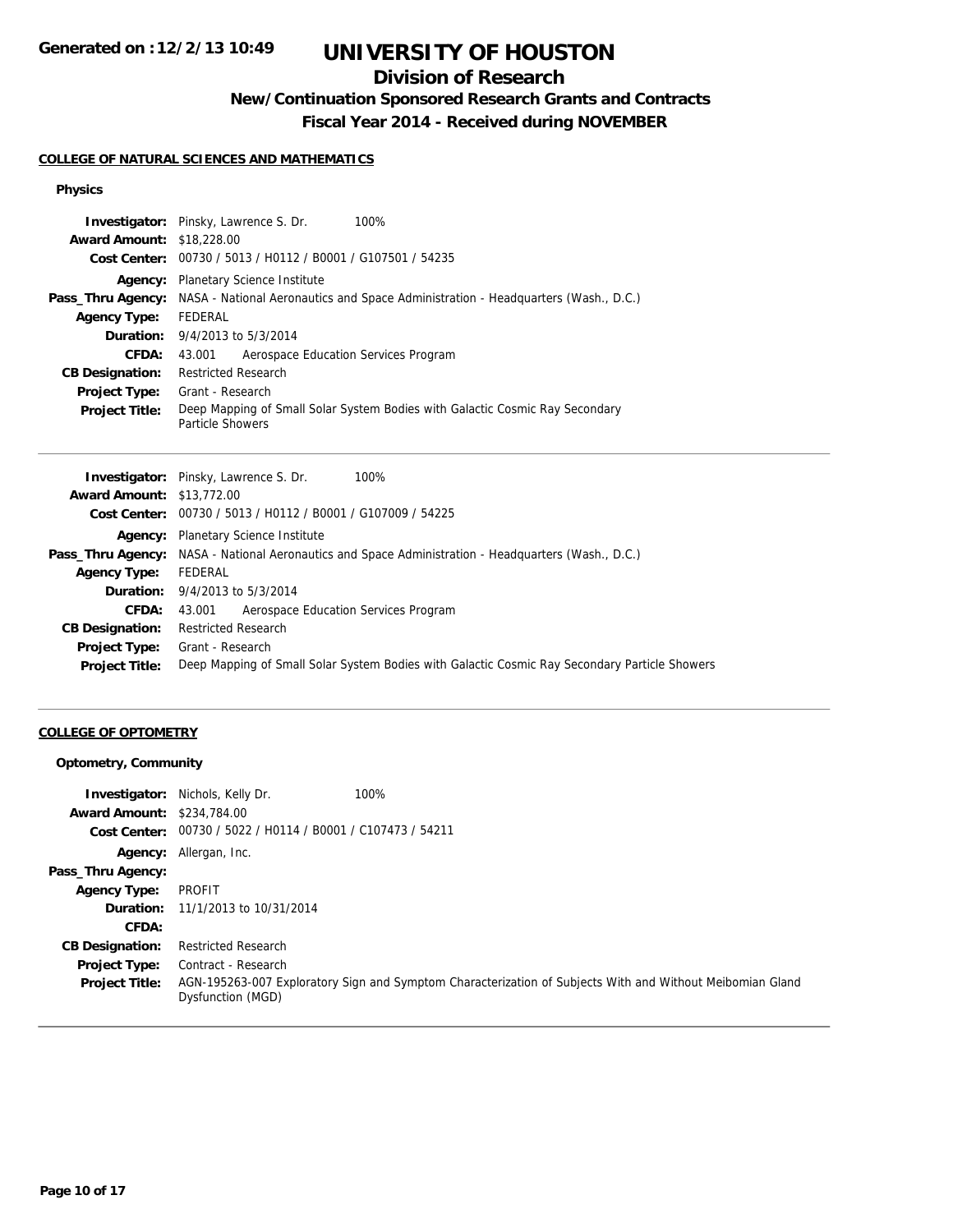## **Division of Research**

# **New/Continuation Sponsored Research Grants and Contracts**

**Fiscal Year 2014 - Received during NOVEMBER**

#### **COLLEGE OF OPTOMETRY**

#### **Optometry, Community**

**Investigator:** Smith III, Earl L. Dr. 100% **Award Amount:** \$93,010.00 **Cost Center:** 00730 / 5021 / H0114 / B0001 / G090297 / 35093 **Agency:** Brien Holden Vision Institute **Pass\_Thru Agency: Agency Type:** UNIVERSITY **Duration:** 6/1/2004 to 6/30/2015 **CFDA: CB Designation:** Restricted Research **Project Type:** Special Research Agreement - Research **Project Title:** Optical Intervention

|                                  | <b>Investigator:</b> Glasser, Adrian Dr.<br>100%            |  |
|----------------------------------|-------------------------------------------------------------|--|
| <b>Award Amount: \$33,000.00</b> |                                                             |  |
|                                  | Cost Center: 00730 / 5022 / H0114 / B0001 / C106969 / 53880 |  |
|                                  | <b>Agency:</b> Various Private Profit Agencies              |  |
| Pass_Thru Agency:                |                                                             |  |
| <b>Agency Type:</b>              | PROFIT                                                      |  |
|                                  | <b>Duration:</b> 9/1/2013 to 4/30/2014                      |  |
| CFDA:                            |                                                             |  |
| <b>CB Designation:</b>           | <b>Restricted Research</b>                                  |  |
| <b>Project Type:</b>             | Grant - Research                                            |  |
| <b>Project Title:</b>            | UHCO Accommodation and Presbyopia Research Center           |  |

### **COLLEGE OF TECHNOLOGY**

#### **Human Development and Consumer Science**

| <b>Investigator:</b> Bishop, Peter Dr. |                                              |                                          | 100%                                                                                        |
|----------------------------------------|----------------------------------------------|------------------------------------------|---------------------------------------------------------------------------------------------|
| <b>Award Amount: \$5,000.00</b>        |                                              |                                          |                                                                                             |
|                                        |                                              |                                          | Cost Center: 00730 / 5013 / H0140 / B0001 / G101075 / 47117                                 |
|                                        | <b>Agency:</b> Texas A&M Research Foundation |                                          |                                                                                             |
|                                        |                                              |                                          | <b>Pass_Thru Agency:</b> U.S. Department of Transportation - Federal Transit Administration |
| <b>Agency Type:</b>                    | FEDERAL                                      |                                          |                                                                                             |
|                                        | <b>Duration:</b> 6/29/2010 to 10/31/2013     |                                          |                                                                                             |
| CFDA:                                  | 66.202                                       | <b>Congressionally Mandated Projects</b> |                                                                                             |
| <b>CB Designation:</b>                 | Non Restricted Research                      |                                          |                                                                                             |
| <b>Project Type:</b>                   | Grant - Research                             |                                          |                                                                                             |
| <b>Project Title:</b>                  |                                              |                                          | Long Range Strategic Issues Facing the Transportation Industry                              |
|                                        |                                              |                                          |                                                                                             |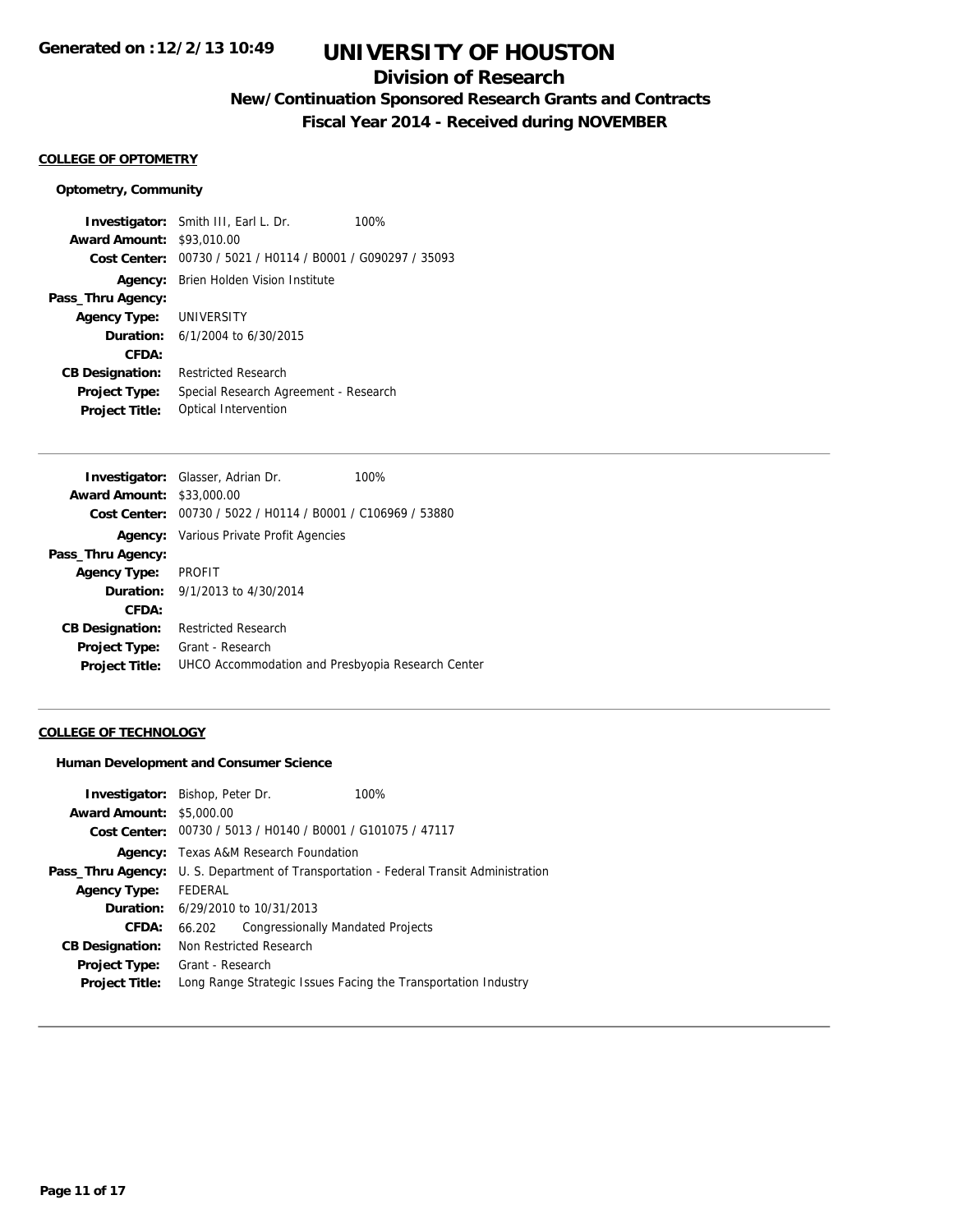## **Division of Research**

# **New/Continuation Sponsored Research Grants and Contracts**

**Fiscal Year 2014 - Received during NOVEMBER**

## **CULLEN COLLEGE OF ENGINEERING**

## **Chemical Engineering**

| <b>Investigator:</b> Luss, Dan Dr. |                            | 100%                                                        |
|------------------------------------|----------------------------|-------------------------------------------------------------|
| <b>Award Amount: \$12,250.00</b>   |                            |                                                             |
|                                    |                            | Cost Center: 00730 / 5021 / H0067 / B0001 / G098151 / 45911 |
| Agency:                            |                            | United States - Israel Binational Science Foundation        |
| Pass_Thru Agency:                  |                            |                                                             |
| Agency Type: FOUNDATION            |                            |                                                             |
| <b>Duration:</b>                   | 10/1/2009 to 9/30/2014     |                                                             |
| CFDA:                              |                            |                                                             |
| <b>CB Designation:</b>             | <b>Restricted Research</b> |                                                             |
| Project Type:                      | Grant - Research           |                                                             |
| <b>Project Title:</b>              |                            | Nanosized Effects In Catalytic Systemns                     |

|                                  | 75%<br><b>Investigator:</b> Nikolaou, Michael Dr.                                                                                                                                                    |
|----------------------------------|------------------------------------------------------------------------------------------------------------------------------------------------------------------------------------------------------|
| <b>Award Amount: \$94,860.00</b> |                                                                                                                                                                                                      |
|                                  | Cost Center: 00730 / 5043 / H0067 / B0001 / G102834 / 51343                                                                                                                                          |
|                                  | <b>Agency:</b> CSI Technologies, LLC                                                                                                                                                                 |
|                                  | <b>Pass_Thru Agency:</b> U.S. Department of Energy                                                                                                                                                   |
| <b>Agency Type:</b>              | FEDERAL                                                                                                                                                                                              |
|                                  | <b>Duration:</b> 4/25/2012 to 4/24/2014                                                                                                                                                              |
| <b>CFDA:</b>                     | Fossil Energy Research and Development<br>81.089                                                                                                                                                     |
| <b>CB Designation:</b>           | <b>Restricted Research</b>                                                                                                                                                                           |
| Project Type:                    | Contract - Research                                                                                                                                                                                  |
| <b>Project Title:</b>            | Lowering Drilling Cost, Improving Operational Safety, and Reducing Environmental Impact Through Zonal Isolation<br>Improvements for Horizontal Wells Drilled in the Marcellus and Haynesville Shales |
|                                  | <b>Investigator:</b> Economides, M. J. Dr.<br>25%                                                                                                                                                    |
| <b>Award Amount: \$31,620.00</b> |                                                                                                                                                                                                      |
|                                  | $Cost$ Conter: $00730 / 5043 / 40067 / 80001 / 6102834 / 51343$                                                                                                                                      |

| <b>Award Amount: \$31,620.00</b> |                                                                                                                                                                                                      |
|----------------------------------|------------------------------------------------------------------------------------------------------------------------------------------------------------------------------------------------------|
|                                  | Cost Center: 00730 / 5043 / H0067 / B0001 / G102834 / 51343                                                                                                                                          |
|                                  | <b>Agency:</b> CSI Technologies, LLC                                                                                                                                                                 |
|                                  | <b>Pass_Thru Agency:</b> U.S. Department of Energy                                                                                                                                                   |
| <b>Agency Type:</b>              | FEDERAL                                                                                                                                                                                              |
|                                  | <b>Duration:</b> 4/25/2012 to 4/24/2014                                                                                                                                                              |
|                                  | <b>CFDA:</b> 81.089 Fossil Energy Research and Development                                                                                                                                           |
| <b>CB Designation:</b>           | <b>Restricted Research</b>                                                                                                                                                                           |
| <b>Project Type:</b>             | Contract - Research                                                                                                                                                                                  |
| <b>Project Title:</b>            | Lowering Drilling Cost, Improving Operational Safety, and Reducing Environmental Impact Through Zonal Isolation<br>Improvements for Horizontal Wells Drilled in the Marcellus and Haynesville Shales |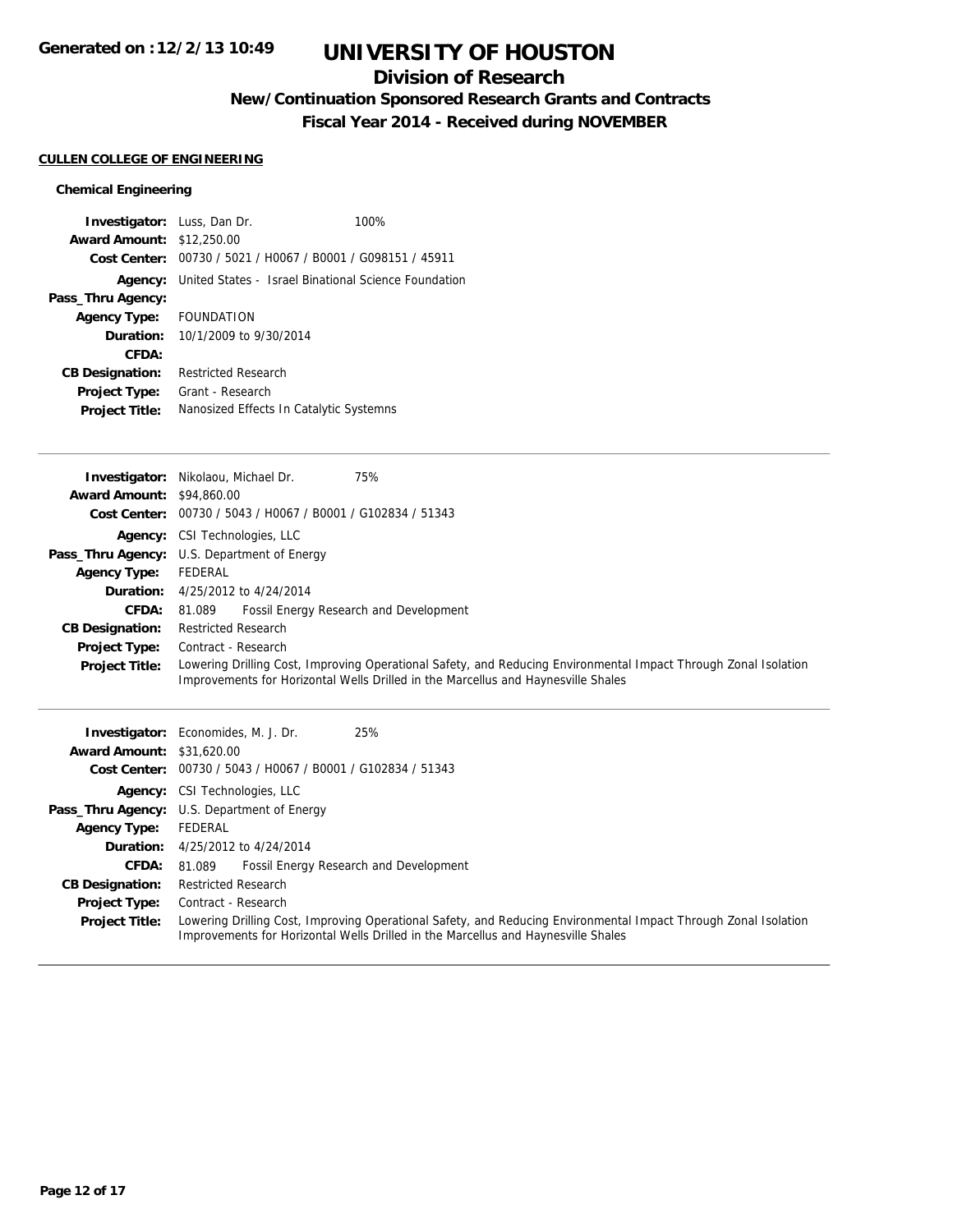## **Division of Research**

# **New/Continuation Sponsored Research Grants and Contracts**

**Fiscal Year 2014 - Received during NOVEMBER**

### **CULLEN COLLEGE OF ENGINEERING**

## **Civil Engineering**

|                                  | <b>Investigator:</b> Chellam, Shankar Dr.<br>100%                                                                                            |
|----------------------------------|----------------------------------------------------------------------------------------------------------------------------------------------|
| <b>Award Amount: \$80,855,00</b> |                                                                                                                                              |
|                                  | Cost Center: 00730 / 5018 / H0068 / B0001 / G106868 / 54248                                                                                  |
|                                  | Agency: Lamar University/Texas Air Research Center                                                                                           |
| Pass_Thru Agency: State of Texas |                                                                                                                                              |
| <b>Agency Type:</b>              | STATE                                                                                                                                        |
|                                  | <b>Duration:</b> 9/1/2013 to 7/15/2015                                                                                                       |
| CFDA:                            |                                                                                                                                              |
| <b>CB Designation:</b>           | <b>Restricted Research</b>                                                                                                                   |
| <b>Project Type:</b>             | Grant - Research                                                                                                                             |
| <b>Project Title:</b>            | Detailed elemental characterization of Saharan dust to quantify its contributions to PM2.5 and PM10 during episodic<br>intrusions in Houston |

|                                  | <b>Investigator:</b> Rixey, William G. Dr.                  | 100% |
|----------------------------------|-------------------------------------------------------------|------|
| <b>Award Amount: \$33,000.00</b> |                                                             |      |
|                                  | Cost Center: 00730 / 5018 / H0068 / B0001 / G106931 / 54231 |      |
|                                  | <b>Agency:</b> Lamar University                             |      |
|                                  | Pass_Thru Agency: Lamar University (THWRC)                  |      |
| <b>Agency Type:</b>              | <b>STATE</b>                                                |      |
|                                  | <b>Duration:</b> $9/1/2013$ to $7/15/2015$                  |      |
| CFDA:                            |                                                             |      |
| <b>CB Designation:</b>           | <b>Restricted Research</b>                                  |      |
| <b>Project Type:</b>             | Grant - Research                                            |      |
| <b>Project Title:</b>            | <b>Biodiesel Fuels and Groundwater Quality</b>              |      |
|                                  |                                                             |      |

## **Mechanical Engineering**

|                                  | <b>Investigator:</b> Sharma, Pradeep Dr.                    | 50%                                                                                |  |  |
|----------------------------------|-------------------------------------------------------------|------------------------------------------------------------------------------------|--|--|
| <b>Award Amount: \$45,000.00</b> |                                                             |                                                                                    |  |  |
|                                  | Cost Center: 00730 / 5015 / H0073 / B0001 / G097498 / 45836 |                                                                                    |  |  |
|                                  |                                                             | <b>Agency:</b> Texas Engineering Experiment Station                                |  |  |
|                                  | Pass_Thru Agency: National Science Foundation               |                                                                                    |  |  |
| <b>Agency Type:</b>              | FEDERAL                                                     |                                                                                    |  |  |
|                                  | <b>Duration:</b> 9/1/2009 to 8/31/2014                      |                                                                                    |  |  |
| CFDA:                            | Mathematical and Physical Sciences<br>47.049                |                                                                                    |  |  |
| <b>CB Designation:</b>           | <b>Restricted Research</b>                                  |                                                                                    |  |  |
| <b>Project Type:</b>             | Grant - Research                                            |                                                                                    |  |  |
| <b>Project Title:</b>            |                                                             | International Institute on Multifunctional Materials for Energy Conversion (IIMEC) |  |  |
|                                  |                                                             |                                                                                    |  |  |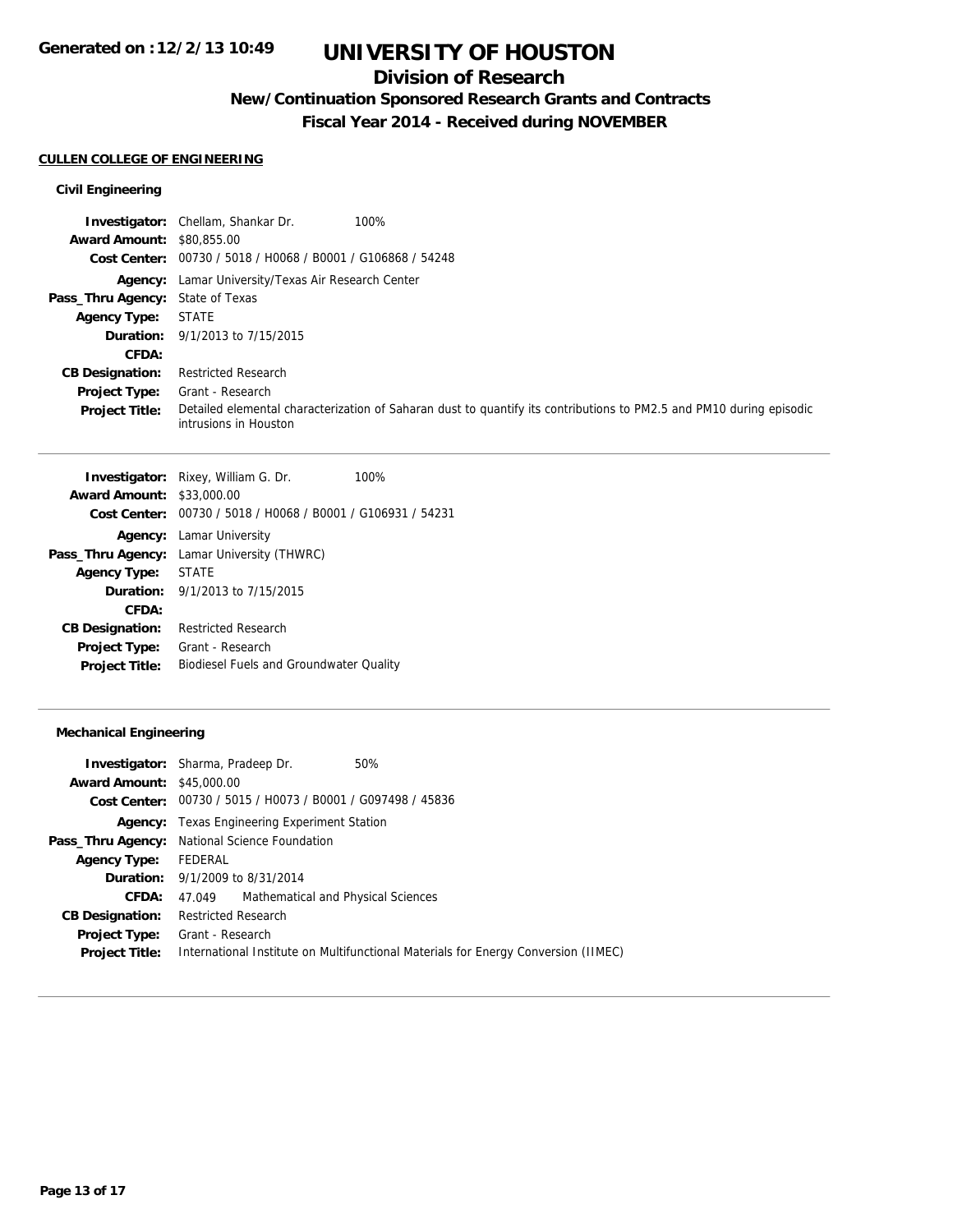# **Division of Research**

# **New/Continuation Sponsored Research Grants and Contracts**

**Fiscal Year 2014 - Received during NOVEMBER**

## **CULLEN COLLEGE OF ENGINEERING**

## **Mechanical Engineering**

| <b>Investigator:</b> Sun, Li Dr.<br><b>Award Amount: \$17,553.40</b> | 20%                                                                                                                                      |
|----------------------------------------------------------------------|------------------------------------------------------------------------------------------------------------------------------------------|
|                                                                      | Cost Center: 00730 / 5013 / H0073 / B0001 / G103437 / 49280                                                                              |
|                                                                      | Agency: National Science Foundation                                                                                                      |
| Pass_Thru Agency:                                                    |                                                                                                                                          |
| <b>Agency Type:</b>                                                  | <b>FEDERAL</b>                                                                                                                           |
| Duration:                                                            | 9/1/2011 to 8/31/2014                                                                                                                    |
| CFDA:                                                                | <b>Engineering Grants</b><br>47.041                                                                                                      |
| <b>CB Designation:</b>                                               | <b>Restricted Research</b>                                                                                                               |
| Project Type:                                                        | Grant - Research                                                                                                                         |
| <b>Project Title:</b>                                                | Collaborative Research: Magnetic Directed Alignment of Injectable Neural Stem Cell Scaffold for Regeneration After<br>Spinal Cord Injury |
| Investigator: Liu, Dong Dr.                                          | 80%                                                                                                                                      |
| <b>Award Amount: \$70,213.60</b>                                     |                                                                                                                                          |
|                                                                      | Cost Center: 00730 / 5013 / H0073 / B0001 / G103437 / 49280                                                                              |
|                                                                      | Agency: National Science Foundation                                                                                                      |
| Pass_Thru Agency:                                                    |                                                                                                                                          |
| <b>Agency Type:</b>                                                  | <b>FEDERAL</b>                                                                                                                           |
|                                                                      | <b>Duration:</b> 9/1/2011 to 8/31/2014                                                                                                   |
| <b>CFDA:</b>                                                         | <b>Engineering Grants</b><br>47.041                                                                                                      |
| <b>CB Designation:</b>                                               | <b>Restricted Research</b>                                                                                                               |
| Project Type:                                                        | Grant - Research                                                                                                                         |
| <b>Project Title:</b>                                                | Collaborative Research: Magnetic Directed Alignment of Injectable Neural Stem Cell Scaffold for Regeneration After<br>Spinal Cord Injury |
|                                                                      | 50%<br>Investigator: Ardebili, Haleh Dr.                                                                                                 |
| <b>Award Amount: \$45,000.00</b>                                     |                                                                                                                                          |
|                                                                      | Cost Center: 00730 / 5015 / H0073 / B0001 / G097498 / 45836                                                                              |
|                                                                      | <b>Agency:</b> Texas Engineering Experiment Station                                                                                      |
|                                                                      | Pass_Thru Agency: National Science Foundation                                                                                            |
| <b>Agency Type:</b>                                                  | <b>FEDERAL</b>                                                                                                                           |
| Duration:                                                            | 9/1/2009 to 8/31/2014                                                                                                                    |
| CFDA:                                                                | 47.049<br>Mathematical and Physical Sciences                                                                                             |
| <b>CB Designation:</b>                                               | <b>Restricted Research</b>                                                                                                               |
| Project Type:                                                        | Grant - Research                                                                                                                         |
| <b>Project Title:</b>                                                | International Institute on Multifunctional Materials for Energy Conversion (IIMEC)                                                       |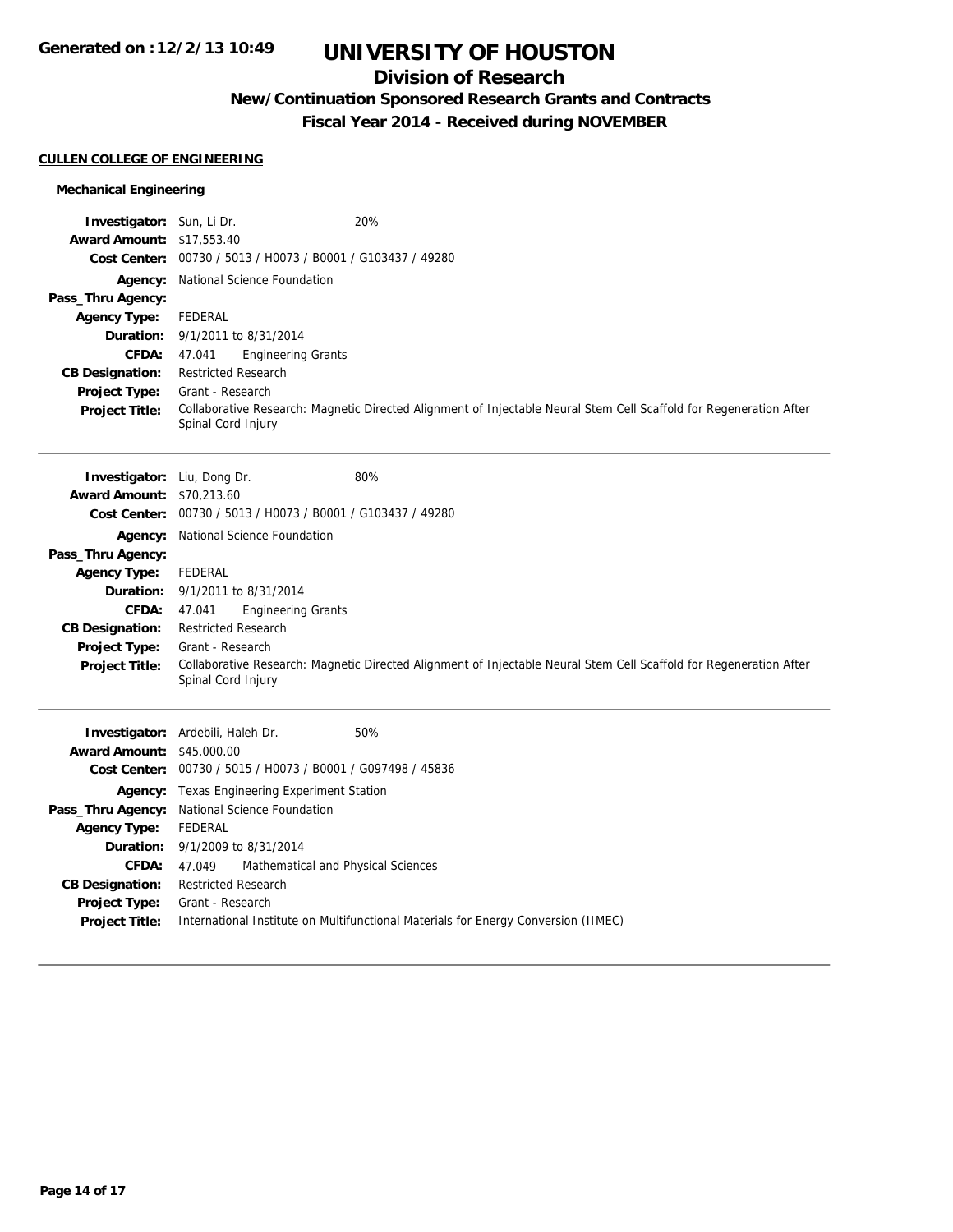## **Division of Research**

**New/Continuation Sponsored Research Grants and Contracts**

**Fiscal Year 2014 - Received during NOVEMBER**

#### **DIVISION OF RESEARCH**

### **Houston Coastal Center**

| <b>Investigator:</b> Pennings, Steve Dr. |                                        |                                                             | 50%                                                                                             |
|------------------------------------------|----------------------------------------|-------------------------------------------------------------|-------------------------------------------------------------------------------------------------|
| <b>Award Amount: \$21,671.75</b>         |                                        |                                                             |                                                                                                 |
|                                          |                                        | Cost Center: 00730 / 5015 / H0104 / B0001 / G103682 / 50335 |                                                                                                 |
|                                          | <b>Agency:</b> Texas A&M University    |                                                             |                                                                                                 |
|                                          |                                        |                                                             | Pass_Thru Agency: U.S. Department of Commerce - National Oceanic and Atmospheric Administration |
| <b>Agency Type:</b>                      | FEDERAL                                |                                                             |                                                                                                 |
|                                          | <b>Duration:</b> 2/1/2012 to 8/31/2014 |                                                             |                                                                                                 |
| CFDA:                                    |                                        | 11.417 Sea Grant Support                                    |                                                                                                 |
| <b>CB Designation:</b>                   | <b>Restricted Research</b>             |                                                             |                                                                                                 |
| <b>Project Type:</b>                     | Grant - Research                       |                                                             |                                                                                                 |
| <b>Project Title:</b>                    |                                        |                                                             | Mangroves invading Texas salt marshes: does it matter?                                          |
|                                          |                                        |                                                             |                                                                                                 |

### **TIMES**

|                                  | 25%<br><b>Investigator:</b> Kakadiaris, Ioannis Dr.                                                    |
|----------------------------------|--------------------------------------------------------------------------------------------------------|
| <b>Award Amount: \$53,839.00</b> |                                                                                                        |
|                                  | Cost Center: 00730 / 5013 / H0108 / B0001 / G106508 / 52641                                            |
|                                  | <b>Agency:</b> U.S. Department of Justice - National Institute of Justice                              |
| Pass_Thru Agency:                |                                                                                                        |
| <b>Agency Type:</b>              | FEDERAL                                                                                                |
|                                  | <b>Duration:</b> 1/1/2013 to 9/30/2014                                                                 |
| <b>CFDA:</b>                     | Justice Research, Development, and Evaluation Project Grants<br>16.560                                 |
| <b>CB Designation:</b>           | <b>Restricted Research</b>                                                                             |
| <b>Project Type:</b>             | Grant - Research                                                                                       |
| <b>Project Title:</b>            | Learning Models for Predictive Behavioral Intent and Activity Analysis in Wide Area Video Surveillance |
|                                  |                                                                                                        |

## **GRADUATE COLLEGE OF SOCIAL WORK**

## **Center for Health Equities & Evaluation Research**

|                                  | <b>Investigator:</b> Jones, Lovell Dr.                              | 100% |  |
|----------------------------------|---------------------------------------------------------------------|------|--|
| <b>Award Amount: \$56,190.00</b> |                                                                     |      |  |
|                                  | Cost Center: 00730 / 5013 / H0662 / B0001 / G105168 / 50730         |      |  |
| Agency:                          | National Institutes of Health                                       |      |  |
| Pass_Thru Agency:                |                                                                     |      |  |
| Agency Type: FEDERAL             |                                                                     |      |  |
|                                  | <b>Duration:</b> 3/12/2012 to 11/30/2013                            |      |  |
| CFDA:                            | 93.393 Cancer Cause and Prevention Research                         |      |  |
| <b>CB Designation:</b>           | Non Restricted Research                                             |      |  |
| <b>Project Type:</b>             | Grant - Research                                                    |      |  |
| <b>Project Title:</b>            | Regional Symposia on Minorities, THe Medically Underserved & Cancer |      |  |
|                                  |                                                                     |      |  |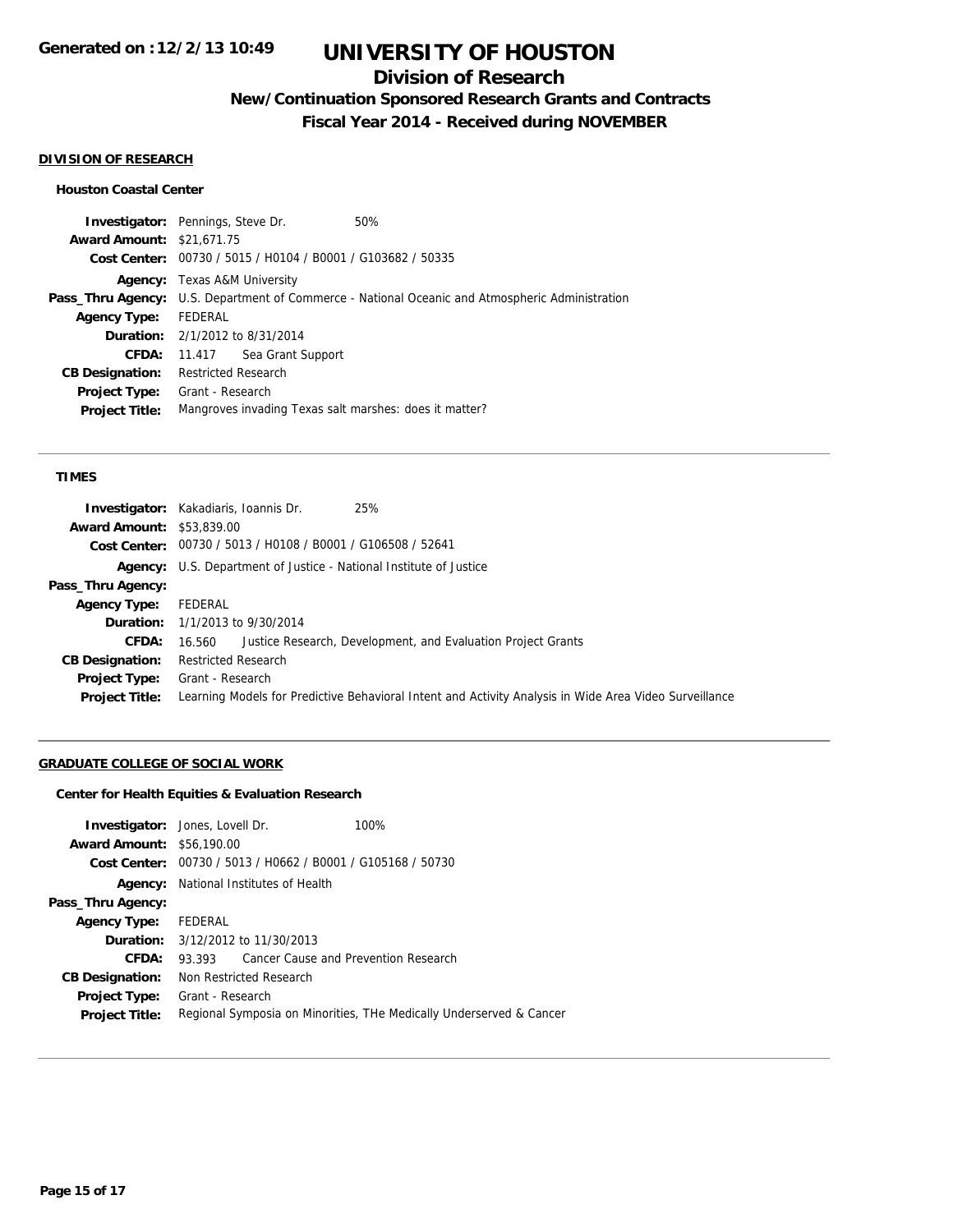## **Division of Research**

**New/Continuation Sponsored Research Grants and Contracts**

**Fiscal Year 2014 - Received during NOVEMBER**

#### **GRADUATE COLLEGE OF SOCIAL WORK**

#### **Child & Family for Innovative Research**

**Investigator:** Williams, Sheara Dr. 100% **Award Amount:** \$80,000.00 **Cost Center:** 00730 / 5021 / H0509 / B0100 / G107373 / 54305 **Agency:** Change Happens **Pass\_Thru Agency: Agency Type:** NON PROFIT **Duration:** 9/30/2013 to 9/29/2014 **CFDA: CB Designation:** Non Restricted Research **Project Type:** Grant - Research **Project Title:** Hype 2.0, Helping Youth Prevent Engaging in Risky Behaviors- Year 2

#### **SENIOR V.P. FOR ACADEMIC AFFAIRS AND PROVOST**

#### **Undergraduate Scholars**

|                                  | <b>Investigator:</b> Velez, Diana Dr.                       | 100% |  |
|----------------------------------|-------------------------------------------------------------|------|--|
| <b>Award Amount: \$20,330.00</b> |                                                             |      |  |
|                                  | Cost Center: 00730 / 5016 / H0007 / D0001 / C107486 / 54263 |      |  |
|                                  | <b>Agency:</b> Joint Admission Medical Program Council      |      |  |
| Pass_Thru Agency:                |                                                             |      |  |
| <b>Agency Type:</b>              | STATE                                                       |      |  |
|                                  | <b>Duration:</b> $9/1/2013$ to $8/31/2014$                  |      |  |
| CFDA:                            |                                                             |      |  |
| <b>CB Designation:</b>           | Non Research                                                |      |  |
| <b>Project Type:</b>             | Grant - Academic Support                                    |      |  |
| <b>Project Title:</b>            | Joint Admission Medical Program                             |      |  |
|                                  |                                                             |      |  |